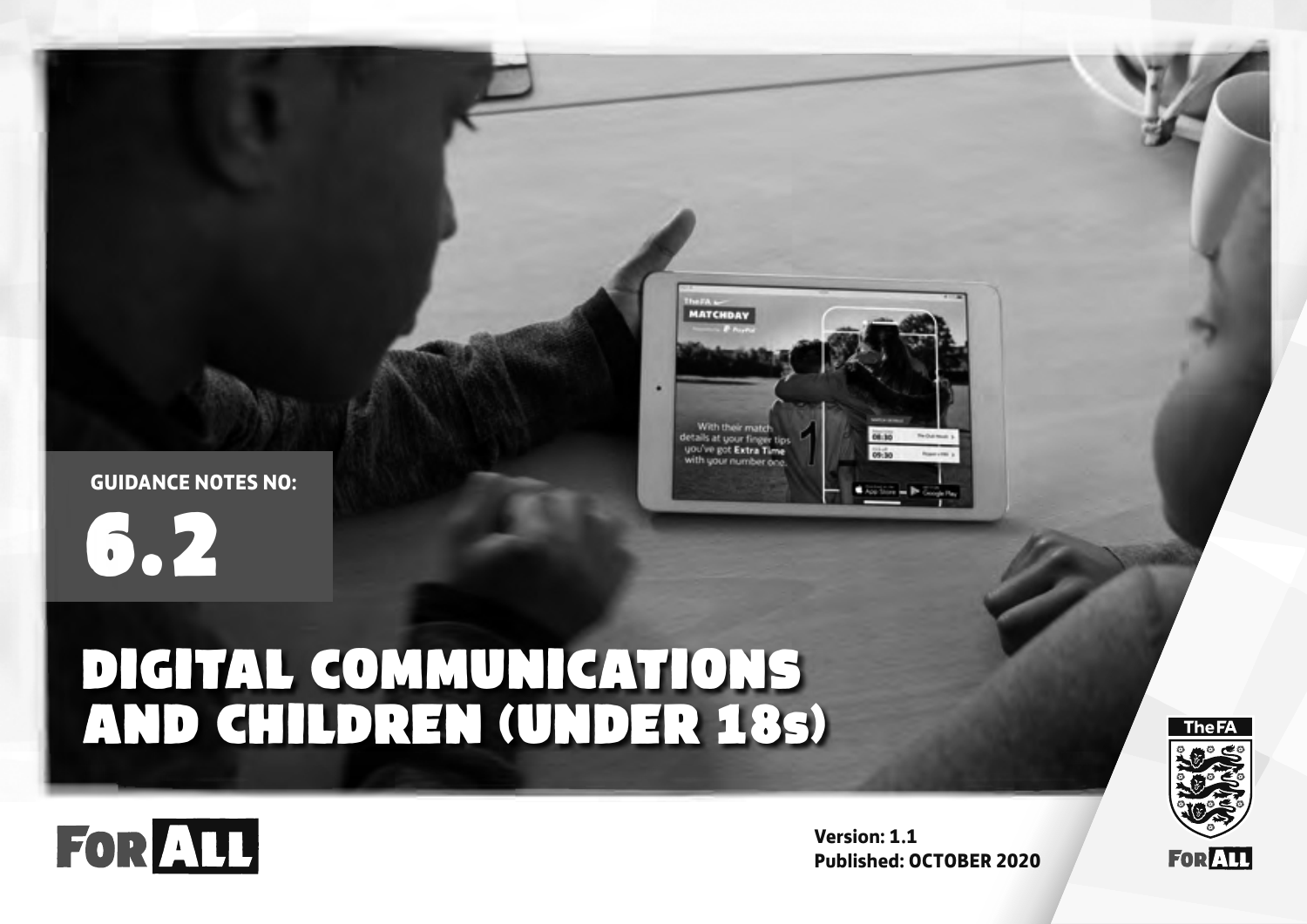### DIGITAL COMMUNICATIONS AND CHILDREN (UNDER 18s)

**In light of the Information and Commissiner's Office (ICO) Age appropriate design: a code of practice for online services published on 2 September 2020, The FAs guidance on Digital communications and children is under review. For more information about the ICO Age appropriate design: a code of practice for online services please visit - https://ico. org.uk/for-organisations/guide-to-dataprotection/key-data-protection-themes/ age-appropriate-design-a-code-ofpractice-for-online-services/** 

Whilst this review is undertaken we have retained guidance on communicating with 16 and 17 year olds in a position of trust role in football.

#### **WHEN COMMUNICATING WITH 16/17 YEAR OLDS WHO HOLD A POSITION OF TRUST AND/OR RESPONSIBILITY WITHIN FOOTBALL PLEASE ADHERE TO THE FOLLOWING GUIDANCE.**

Signed parental/carer consent should be given prior to email, social networking and mobile phone communications with young people holding a position of trust. Ideally the adult(s) who will be communicating in this way should be named. The purpose for the communication should be made clear;

- Both parties to only communicate for the purpose of the identified professional role(s);
- Email and/or social media communications between the parties should copy in either the parent/carer or Welfare Officer, or both;
- Leagues appointing young referees to games must copy in another league official or parent/carer to their communications;
- Do not use language that is directly (or could be misinterpreted as being) racist, sexist, derogatory, threatening, abusive or sexualised in tone in any communciation.
- If any inappropriate communication or content is shared between an adult and an under-18-year-old, this must be reported immediately to the Welfare Officer who will seek advice from the County FA Designated Safeguarding Officer (DSO) and/or statutory agencies as appropriate.

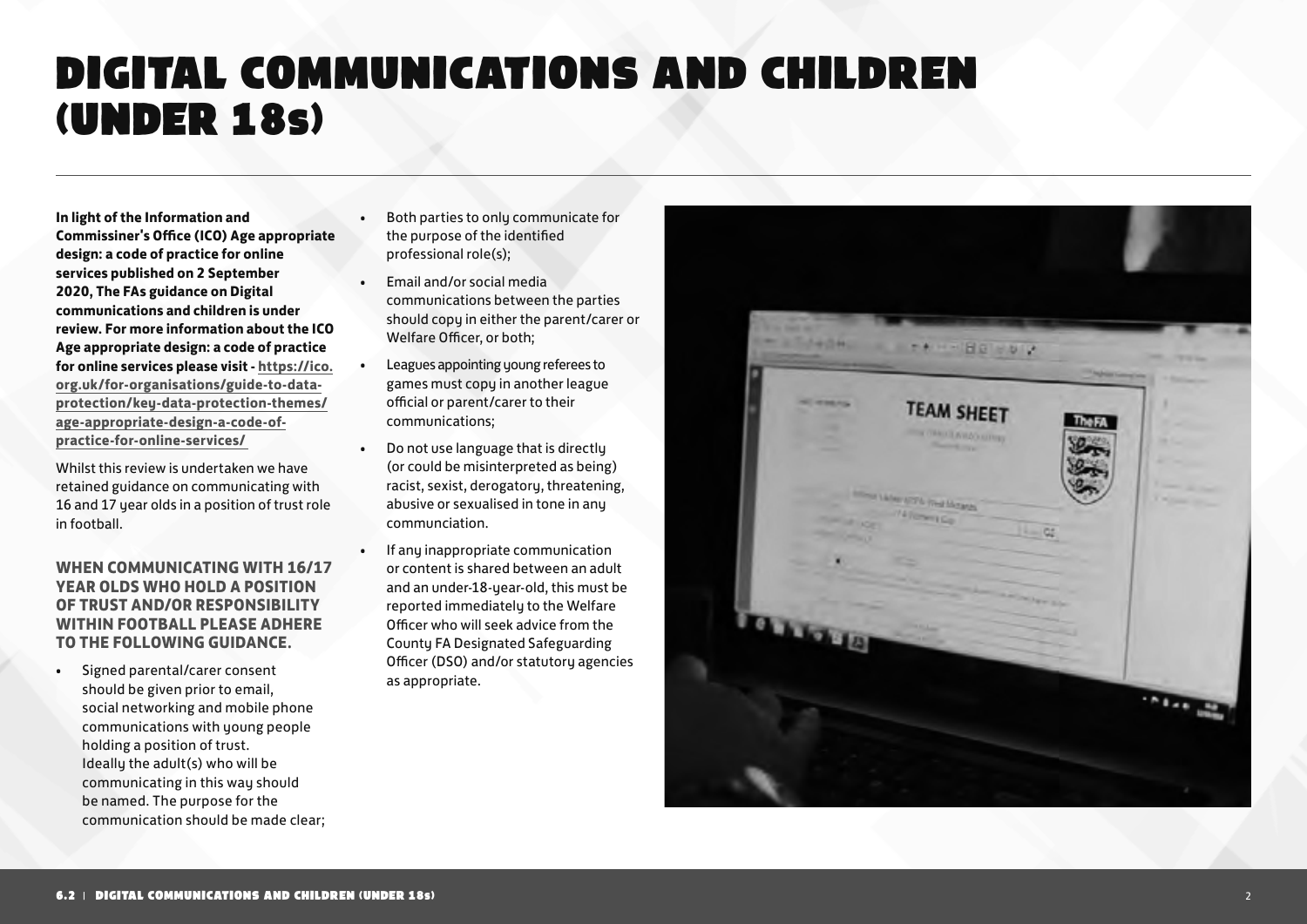### DIGITAL COMMUNICATIONS AND CHILDREN (UNDER 18s)

#### **VIDEO CALLS WITH CHILDREN - SPECIFIC GUIDANCE FOR COACHES/MANAGERS**

Online video calls are a great way for coaches/managers to keep in touch with players and other coaches, by providing training ideas, tips on keeping fit and skills challenges online. As a coach/manager, it's really important to keep appropriate boundaries in your digital space.

Please ensure you continue to apply the principles of your code of conduct and remember that as a coach/manager even when encouraging players/coaching online you remain in a 'relationship of trust<sup>1</sup>'. Follow the procedures outlined below to help keep you and those you are supporting safe online.

#### **Setting up**

- Always work with groups, ensure you are inclusive when engaging with players:
- Wherever possible involve a second coach/manager or club official;
- All sessions online must be observable and interruptible;
- Where players are aged under 18, communications must go to parents/

carers to accept or decline the player's participation.

• Are there any individual player circumstances which may mean their involvement may not be possible? How might you ensure they still feel included as part of the team/club?

#### **The environment when using video facilities**

- The setting for the background should be in a neutral area, avoiding anything inappropriate being heard or seen. Some apps may offer customisation of avatars, usernames and customised virtual backgrounds. What you may use for personal use may be inappropriate to represent your club – so think about this and make any changes, before contacting anyone;
- Do not host the session from a bedroom;
- The background must not be blurred or obscured;
- Coaches/managers and players must wear suitable clothing, as should anyone else in the household. Ideally other members of the household should not be in view when running your session(s).

#### **Session content**

- The purpose of the session and what it will involve must be clearly outlined to all involved;
- All communication provided must have an educational or supportive purpose, or both;
- Language must be professional and appropriate. Please ensure any family members or others in the background also behave appropriately, if it is not possible for them to be out of view, and for them not to be heard during the session;
- Under no circumstances should any part of the session be recorded as this may create a potential risk of hacking by child sex offenders accessing recordings of sessions. The National Crime Agency (NCA), the NCA has identified the potential for an increase in online child sexual abuse during the Covid-19 pandemic;
- The session should be kept to a reasonable length of time, or the streaming may prevent the family 'getting on' with their day.

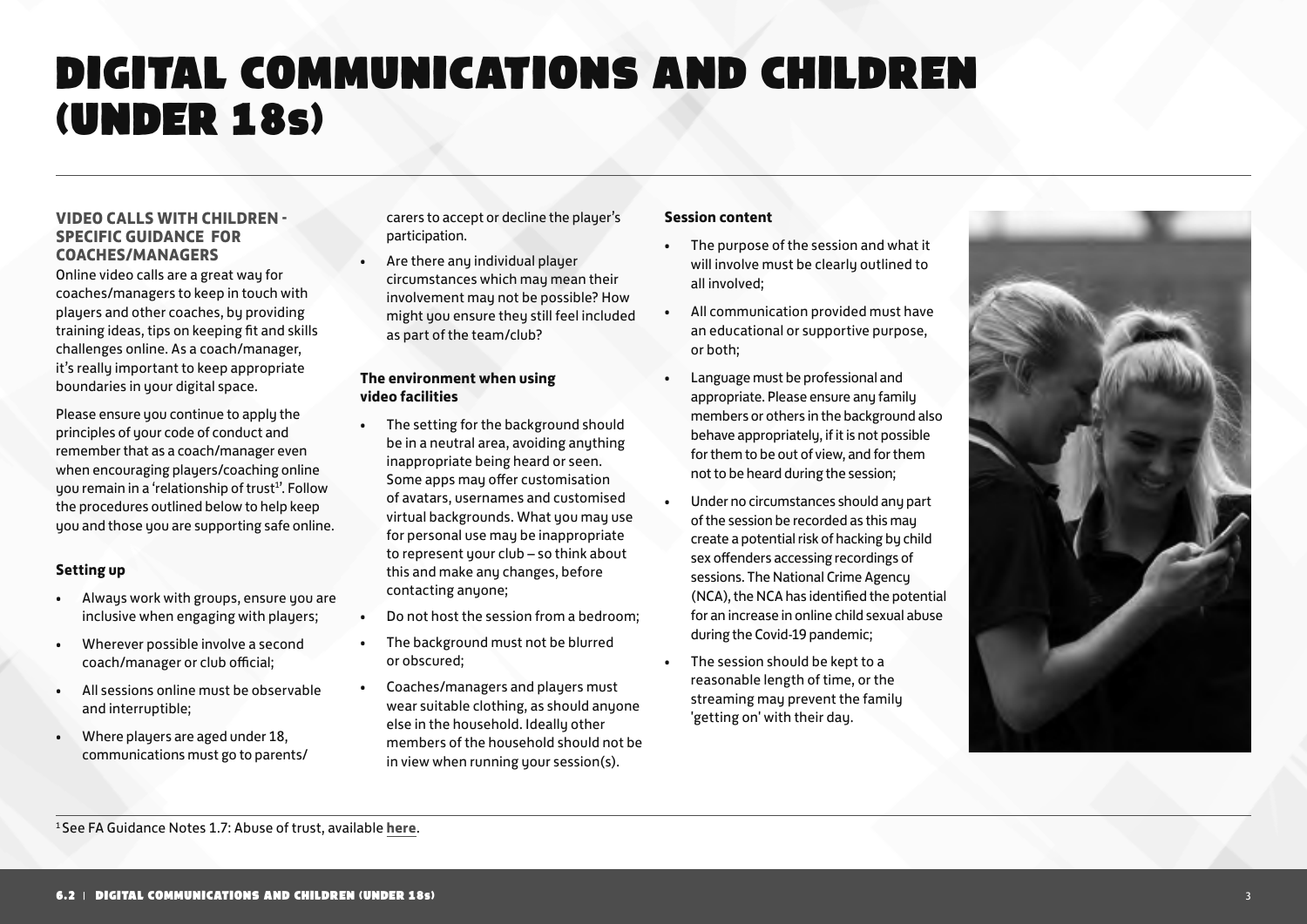## FURTHER INFORMATION

If you need any further advice or information please contact your County FA DSO who will be happy to help you.

**Click here** to find a list of County FAs and their websites. Then visit the relevant website to find your County FA's DSO.

If you would like to access futher digital safeguarding guidance such as that provided by the NSPCC you will find useful links on our website **click here**.